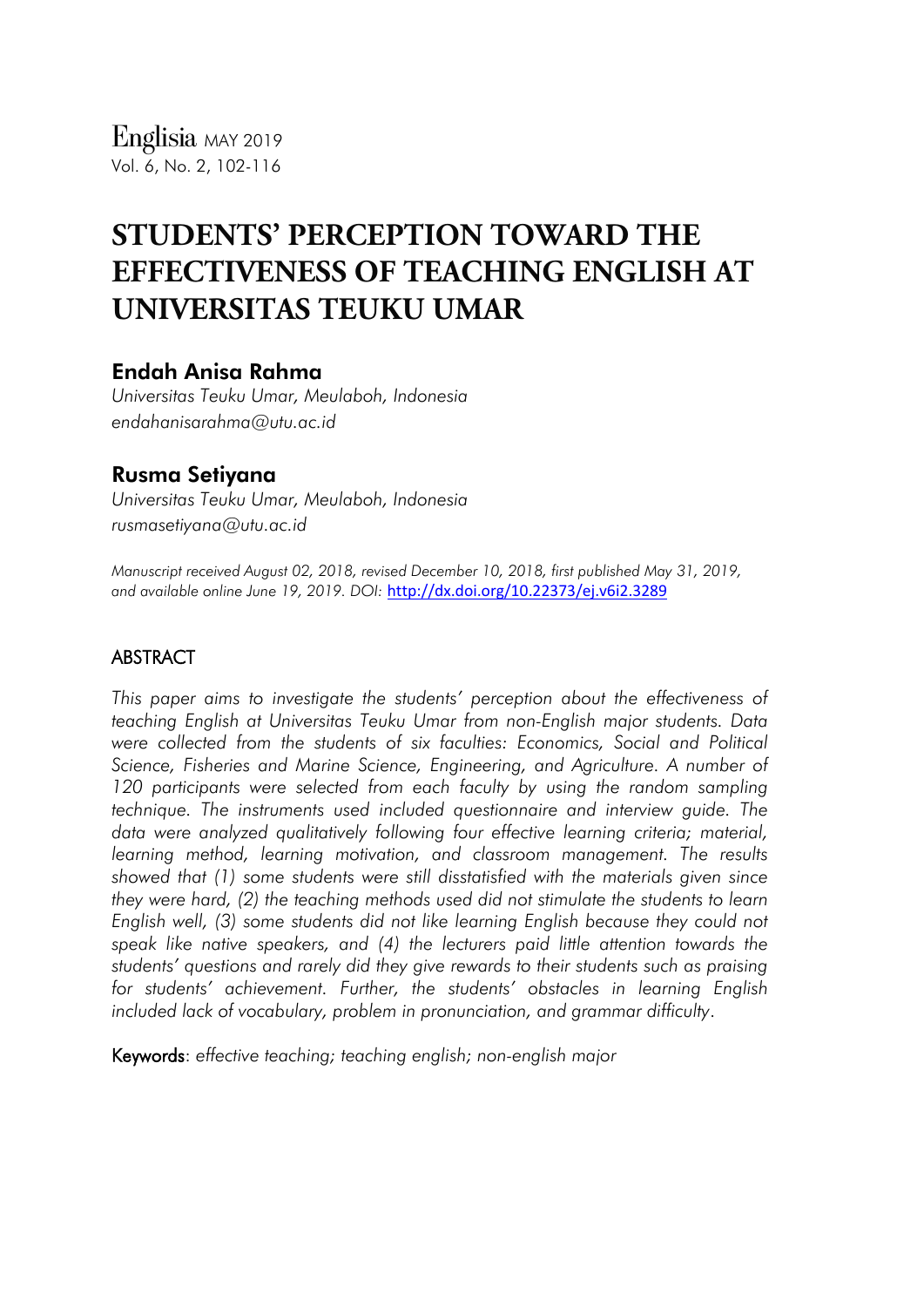### **INTRODUCTION**

English courses for the students of non-English majors are called English for Specific Purpose (ESP). In general, ESP consists of English for Academic Purpose (EAP), with the purpose of learning English for academic needs, and English for Occupational Purpose (EOP), with the purpose of learning English for work needs (Putri, 2010). ESP is a compulsory subject at the universities in Indonesia in every department. The English course at some universities, such as at Universitas Teuku Umar (Teuku Umar University), basically directs students in dealing with the demands of the working world. Hutchinson and Waters (1987) as cited by Ahmed (2014, p. 4) explain that "as a specific approach to language teaching, ESP required that all decision as to content and method are based on the learner's reason for learning". Therefore, ESP is an approach of teaching which emphasizes students' need based on certain purpose.

There are two types of teaching English in Higher Education. First, as a non-English general course which is one of the means of developing science being studied by students based on the field of study. Second, English is learned as the subject for students and should be studied more deeply. Teaching English at Universitas Teuku Umar as a general course for non-English students requires them to understand English terms particularly related to their field. In addition, according to Salkind (2008) learning English at higher education is more emphasized on reading skills than any other skills. This is because students have to read various lecture material sources in English related to the subject in their field. Therefore, students need to master English so that they are able to obtain relevant information in their respective fields.

However, based on the researchers' observation, the students at Teuku Umar have not been able to apply English well despite having learned English for six years in both junior and high school. Most students have difficulty in understanding vocabulary and are passive in learning. Consequently, they were not motivated to learn more deeply. Ideally, the students should be able to master much vocabulary after years of learning English. In addition, the students' awareness of learning a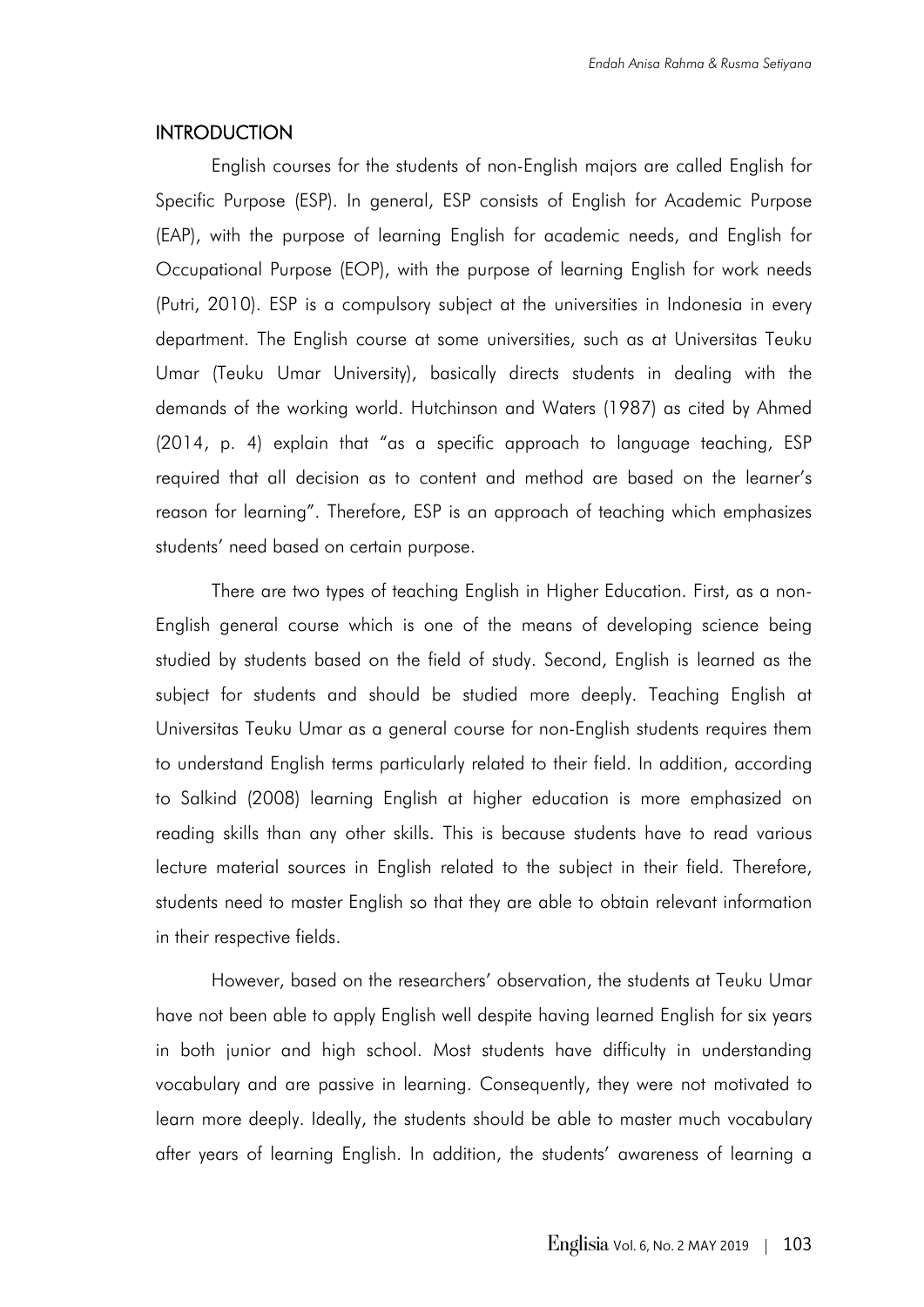foreign language is still so low that it affects them in learning English in the classroom. The previous research conducted by Barnes and Lock (2013) who investigated the effectiveness of teaching English for the non-English major of Women University, South Korea, found that the students who learned English in the University expected friendly, care, and patient lecturers as well as a personal relationship between students and lecturer. On the other hand, lecturers should have involved the students in the classroom by asking questions and providing time for them to take part in classroom activities as they were important to activate the students' involvement in the classroom.

Departing from above discussion, the researchers formulated the research questions as follows: (1) What is the students' perception towards the effectiveness of teaching English at Universitas Teuku Umar? and (2) What are the students' obstacles in learning English at Universitas Teuku Umar?

### LITERATURE REVIEW

#### Effective Teaching

Harris and Duibhir (2011) state that language teaching is called effective if the teaching method or practice used can improve the proficiency and acquisition of students in the language. In addition, teaching that is not based on the effective and efficient method can make students become so bored that it affects the achievement in absorbing the knowledge taught.

Effective teaching involves a student-oriented teaching and learning process. Kreber (2002) explains that effective teaching is a teaching that is able to motivate students, conveys concepts, and helps their difficulties in learning. According to Saroyan et al. (2004), teaching in college requires a clear concept of the material delivered and understands how to convey it to the students. Therefore, teaching in college is more emphasized on knowledge and presentation. Moreover, effective teaching that is a more dominated teaching by students and teachers is required to be able to manage the learning process in order to generate students to learn by both motivating and understanding the difficulties faced by students.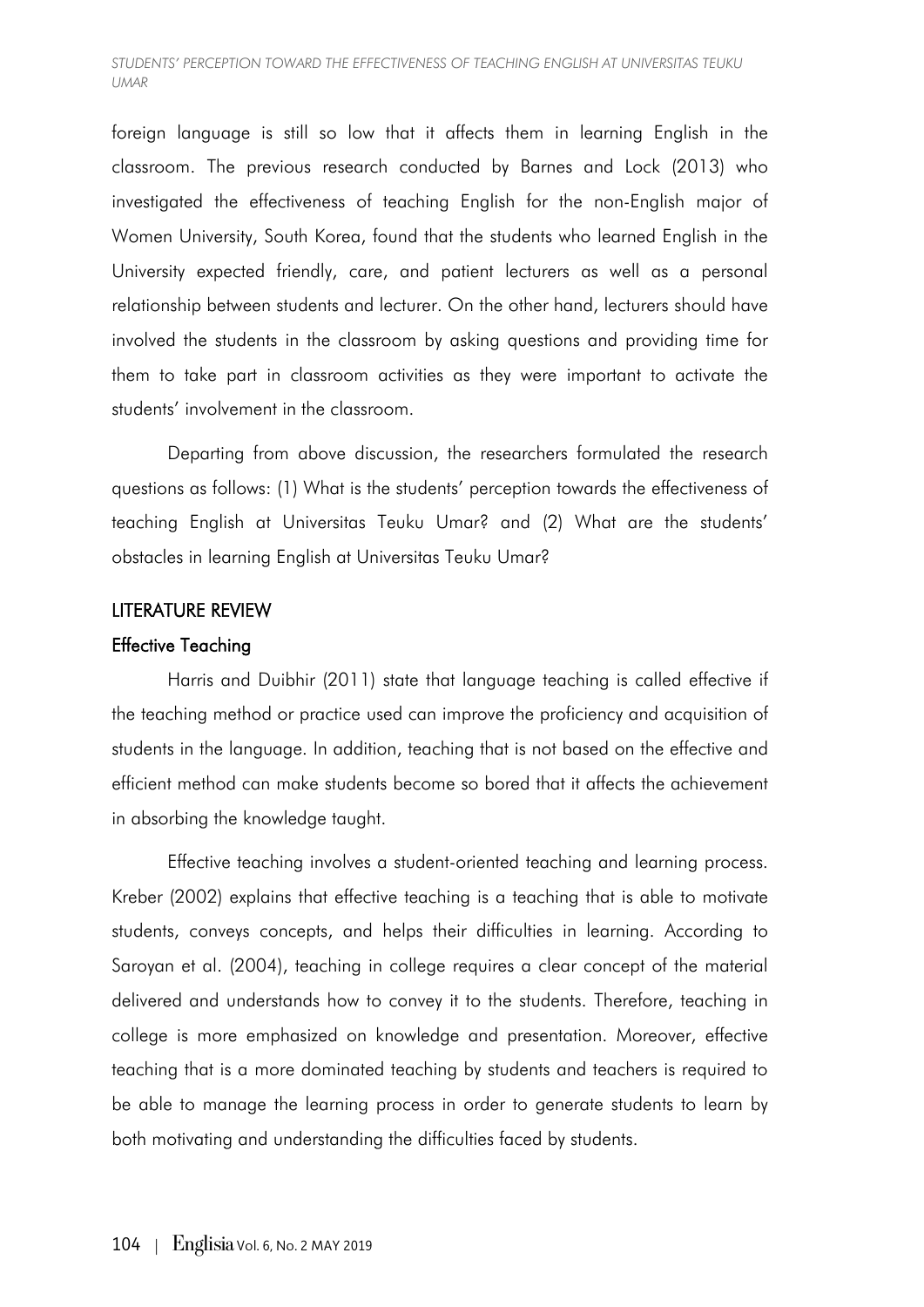According to Muijs and Reynolds (2005), the effective method for teaching includes direct teaching that is popular with the term of Active Teaching or Whole Class Teaching, which refers to the teaching style where the teachers actively carry out the instruction for their students by teaching directly to the whole class. There are some reasons why direct teaching is more effective than individual approach, including (1) teaching the whole class enables the teachers to interact directly with each student, (2) students' involvement is higher than individual teaching, and (3) teachers can create various activities or change them to react their students' boredom and lack of understanding to the material. The followings are some elements of direct teaching as suggested by Muijs and Reynolds (2005):

- 1. The instruction is taught explicitly
- 2. The explanation is delivered structurally and explicitly
- 3. Giving explicit model toward a skill or procedure
- 4. Conceptual mapping
- 5. Interactive questioning

The criteria of effective teaching in higher education are understood to comprise particular skills and practices applied within particular contexts. English is one of the general courses that should be taught by English lecturers to the students of Universitas Teuku Umar. English as a foreign language is often a frightening specter for students.

In relation to the education field, the students' perception is important mostly for a teacher who wants to know how successful teaching of students is and also can be used as an evaluation material in English learning. Therefore, an investigation about the perception of teaching effectiveness is important because teachers and students have different views about what should happen in the classroom even though the students are not confident in their abilities. Without confidence, learning motivation and effective learning will not be achieved (Dörnyei, 2001).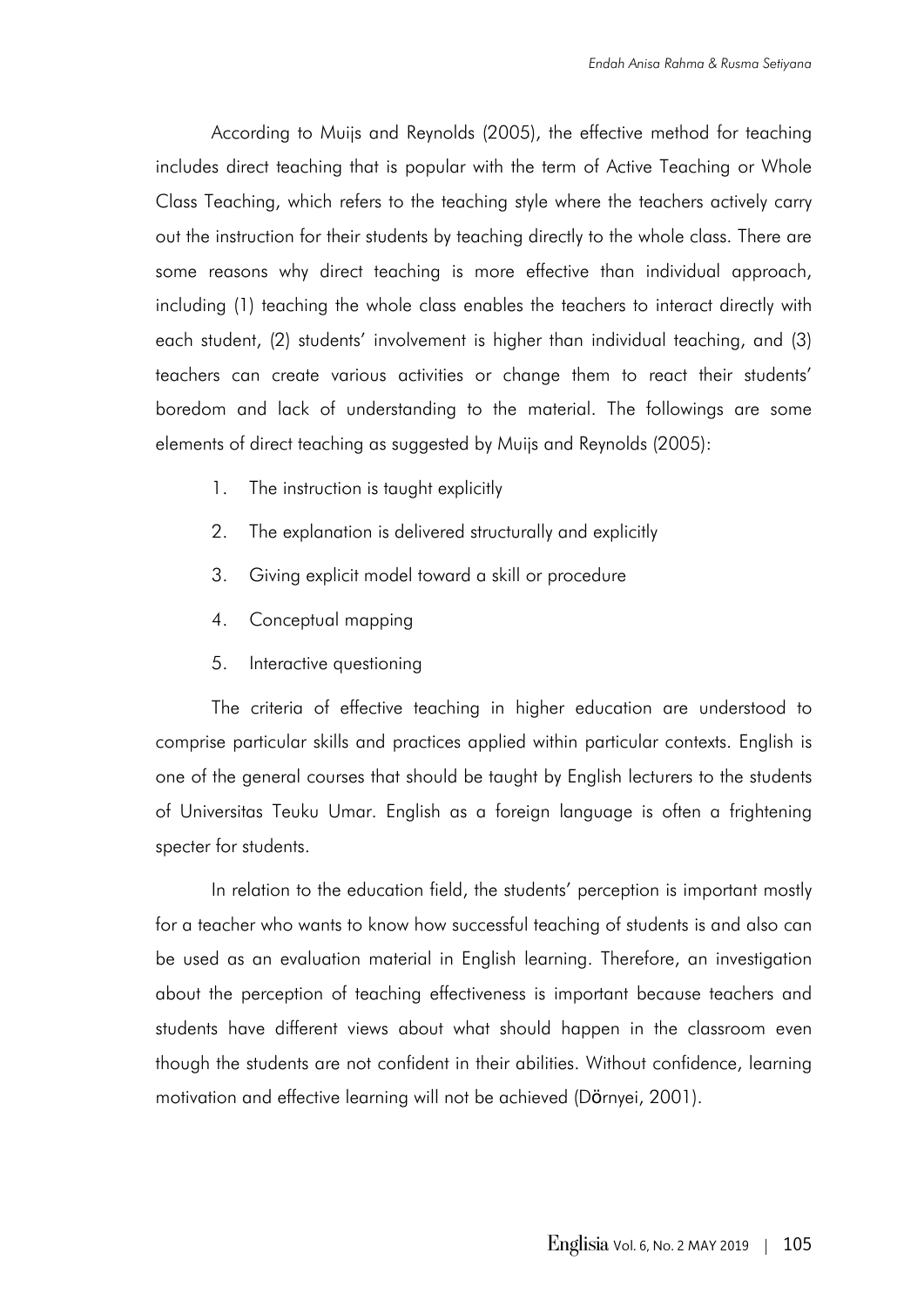Young and Shaw (1999) as cited by Devlin and Gayani (2010) describe six components in effective teaching: (1) the value of a teaching material, (2) motivated students, (3) a comfortable atmosphere class, (4) the composition of teaching materials, (5) effective communication, and (6) focus on students. In addition, Hativa, Barak and Simhi (2001) write that the four dimensions of effective teaching include clear interest, explicit, good organization, and positive classroom condition. Besides, the learning material is also one of the important aspects as a stimulus that gives some effects on learning motivation. Brown (2000) proposes five learning principles based on the cognitive side:

# 1. Automaticity

Both adult and children learners acquire the language subconsciously without overanalyzing the form of language. An effective second or foreign language learning involved a timely movement of language forms into the automatic processing of unlimited language form.

2. Meaningful learning

Meaningful learning refers to subsume new information into the existing structure and memory system which result in the associative link and stronger retention. The power of meaningful learning is symbolized by appealing students' interest, academic goals, and career goal.

3. Anticipation of Reward

Reward plays an important role in learning. It helps the students to see why they are doing something clearly and what its relevance to their long-term goal in learning English is. The reward can be in the form of compliments and supportive actions.

4. Intrinsic Motivation.

Intrinsic motivation encourages successful learning because the behavior comes from need and desire.

5. Strategic Investment

This term refers to the strategy that the learners employ to internalize and to perform the language. Successful mastery of a second or foreign language is due to the learners' investment of time, effort, and attention to the language.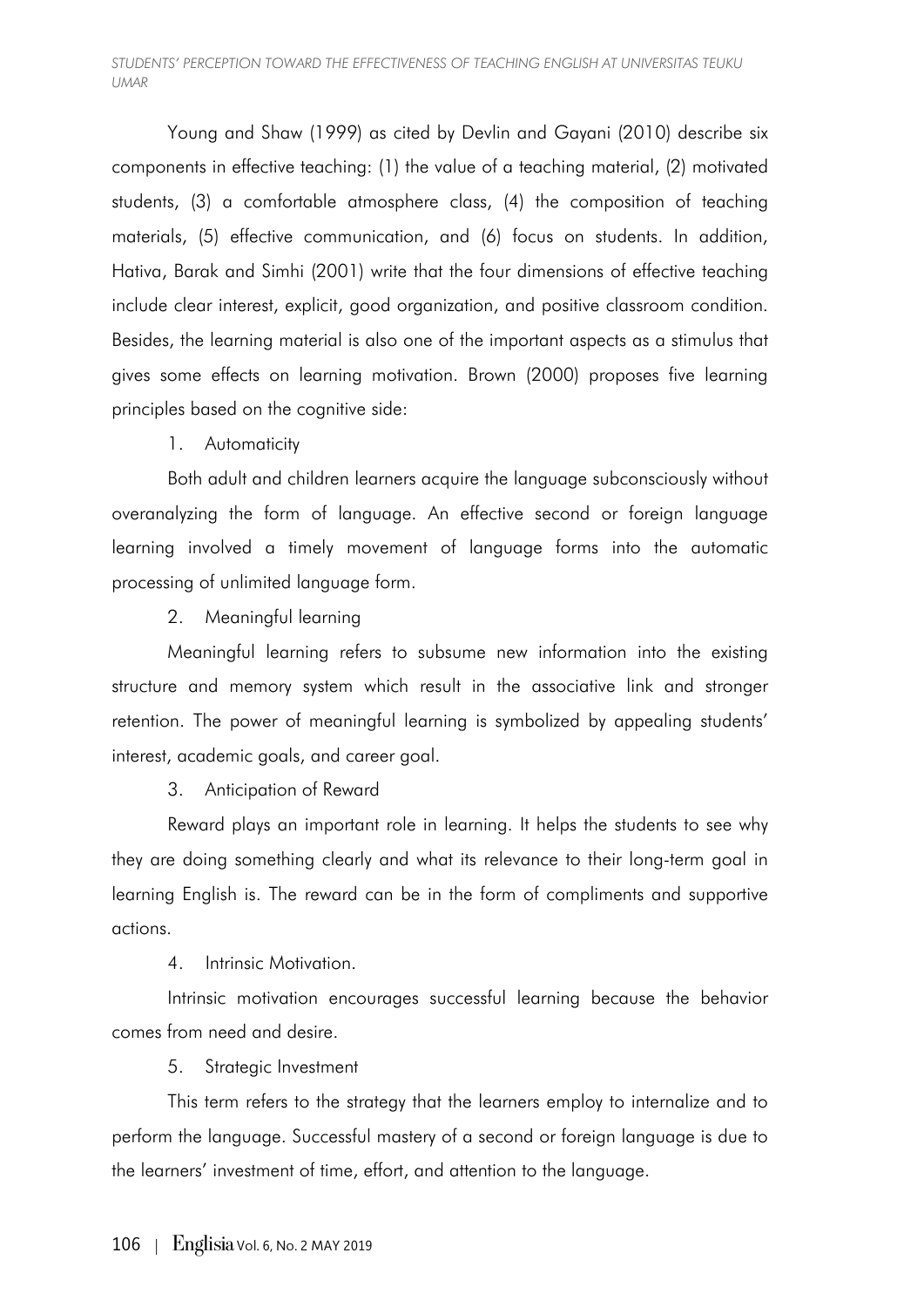Effective teaching is highly in need of the involvement of both students and teachers in teaching and learning activities. Therefore, effective teaching should engage the students thoroughly since learning not only emphasizes the final outcomes but also the learning process. In other words, the lecturers must focus on the students during the learning process.

### **METHODOLOGY**

The study was conducted in April and May 2018 at Universitas Teuku Umar. The population of this research was all 1,197 students of the university of 2017/2018 academic year from all faculties: Economy, Agriculture, Public Health, Fisheries and Marine, Social and Political Sciences, and Engineering. The sample taken was only 10% of the population of 119 participants, who have already taken English course at the first or the second semester. They were selected randomly to represent the whole participants from each faculty.

The questionnaire used consisted of 40 closed ended questions while the interview had six questions related to the material, learning method, learning motivation, and classroom management. Both instruments were written and/or spoken in Indonesian rather than in English so that all participants could fully understand and complete it well. The questionnaire was analyzed manually for its descriptive statistics.

#### RESULTS AND DISCUSSION

#### The Students' Perception towards Teaching Process.

In the response to the first research question, the finding in the following tables shows the overall perception of the students about teaching English.

# The Material

Here is the students' perception in terms of material satisfaction provided by the lecturers in teaching English.

Table 1.

Students' perception about English material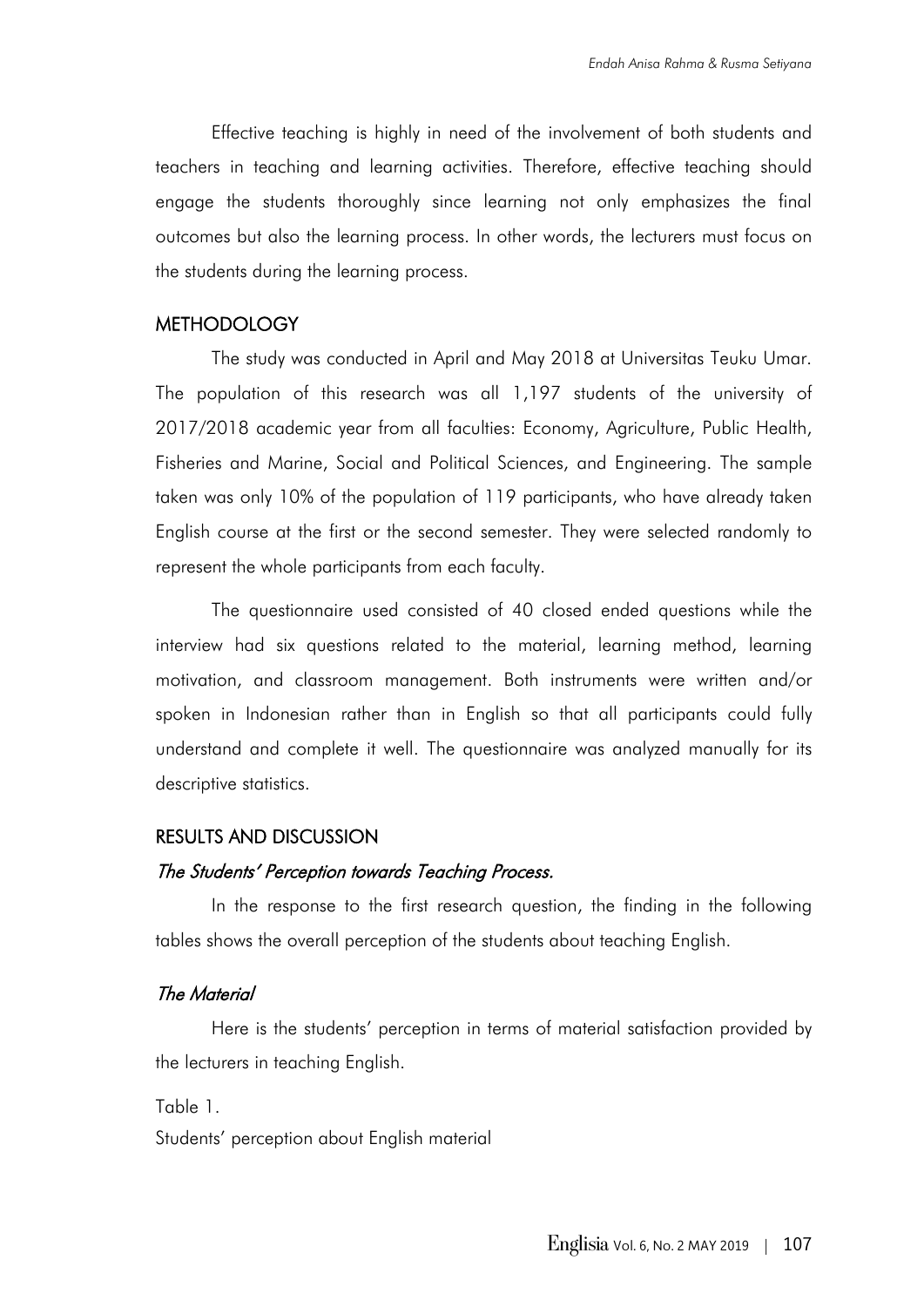| No             | Item                                                                                                                     | Option (%) |          |                 |  |
|----------------|--------------------------------------------------------------------------------------------------------------------------|------------|----------|-----------------|--|
|                |                                                                                                                          | Agree      | Neutral  | <b>Disagree</b> |  |
|                | The leaning goal is clear                                                                                                | 100        | 0        | $\Omega$        |  |
| $\overline{2}$ | The material given during a semester runs<br>smoothly                                                                    | 93.4       | 6.6      | $\Omega$        |  |
| 3              | Additional materials (photocopy, powerpoint,<br>audio etc.) help me to increase the<br>understanding in learning English | 100        | 0        | 0               |  |
| 4              | The material meet students' need                                                                                         | 100        | 0        | 0               |  |
| 5              | The material is interesting                                                                                              | 93.4       | 6.6      | $\Omega$        |  |
| 6              | The material is easy                                                                                                     | 26.7       | 20       | 53.3            |  |
|                | The lecturer guides the students                                                                                         | 100        | $\Omega$ | $\overline{0}$  |  |
| 8              | The material given is explicit and helpful                                                                               | 86.6       | 0        | 13.4            |  |
| 9              | The material helps to stimulate students'<br>motivation                                                                  | 66.6       | 13.4     | 20              |  |
| 10             | The lecturer reviewed the material every meeting                                                                         | 73.4       | 26.6     | 0               |  |

The results of the data analysis in Table 1 show that almost all students agreed that the purpose of the lectures given by their lecturers was clear and the additional materials provided helped to improve their understanding of learning English. Similarly, the material described was detailed and very helpful in understanding the materials. However, under 70% of them agreed that the given English material was able to stimulate their motivation and 26.7% of them assumed that the material given in the class was not easy. However, almost 60% students disagreed about the material provided was easy. It seemed to be a consideration for the lecturers that the material should be reviewed and equaled with students' proficiency.

Based on the problem discussed above, the students got hard in understanding material because they had lack of vocabulary and grammar knowledge even though they were satisfied with the material provided (above 50% students agreed that the material was interesting, explicit and helpful, motivated). During interviewing with the students, the result shows that they did not like grammar because of having different patterns from Indonesian language. Moreover, they did not know the meaning of vocabulary. They still claimed that grammar was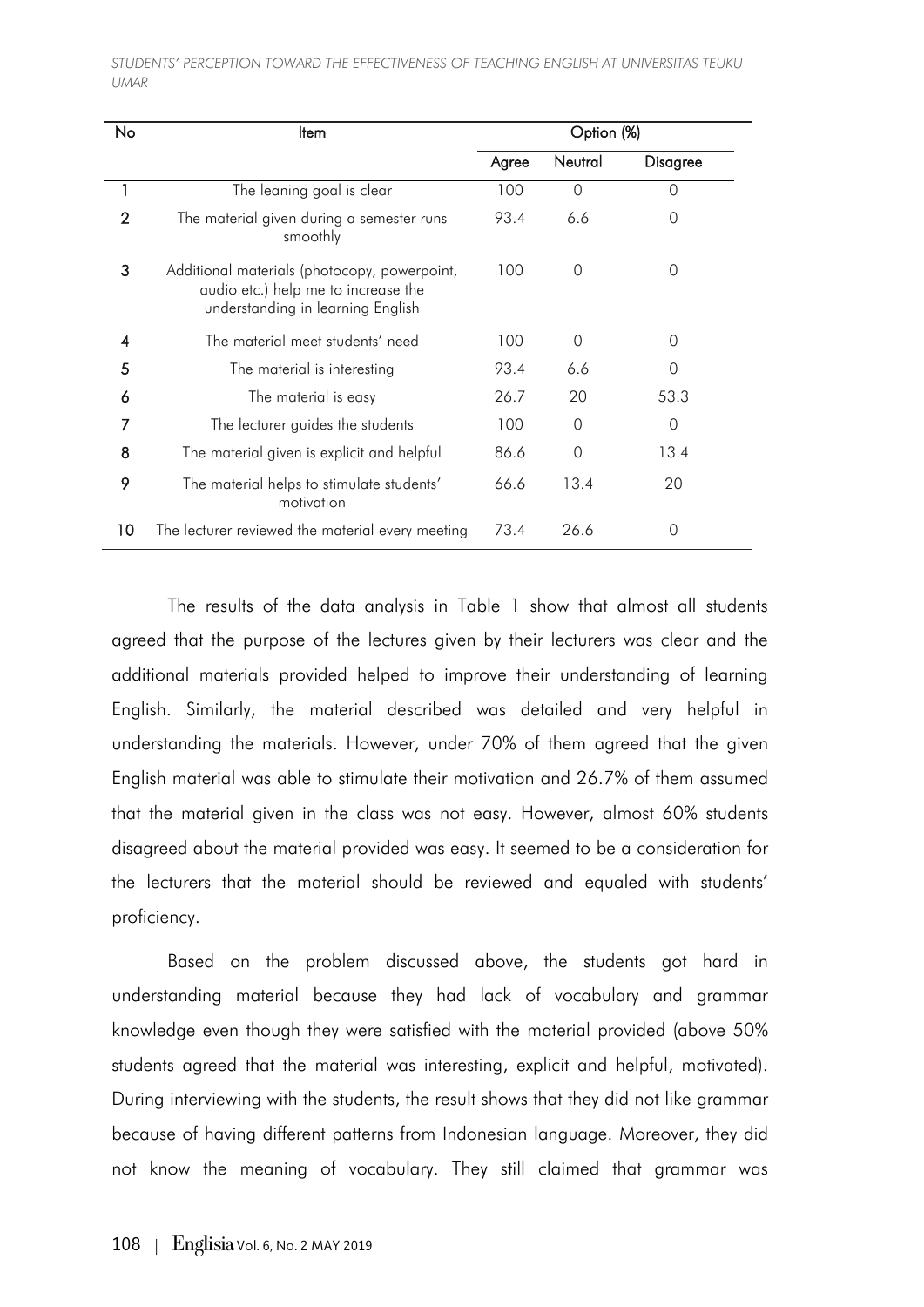symbolized with rule and memorization. It is line with Jing's study (2010) which found that limited vocabulary as their problem in learning language. Based on the result of study of Al-Nouh, Kareem, and Taqi (2014), the students had vocabulary and grammar problem because the teacher might ask students memorize the rule in the essay grammar test. To sum up, majority of students indicated that they have positive response. Brown (2000) suggests that grammar should be taught inductively because of some reasons. It is more keeping natural acquisition since the rules are absorbed subconsciously and it builds intrinsic motivation by allowing students to discover the rules by themselves without being told earlier.

#### Learning Method

The table below shows the students' perception of the learning methods used by the lecturers in the teaching and learning process:

Table 2.

| No  | Item                                                                                               | Option (%) |          |          |  |
|-----|----------------------------------------------------------------------------------------------------|------------|----------|----------|--|
|     |                                                                                                    | Agree      | Neutral  | Disagree |  |
| 1.  | The lecturer introduces syllabus and explains the<br>learning contract in the beginning of meeting | 100        | $\Omega$ | $\Omega$ |  |
| 2.  | The lecturer stimulates students to learn English                                                  | 86.6       | 6.8      | 6.6      |  |
| 3.  | The lecturer discusses more in classroom and<br>responds the questions                             | 86.6       | 13.4     | 0        |  |
| 4.  | The task given relates to the material learned                                                     | 100        | 0        | 0        |  |
| 5.  | The lecturer understands the material will be<br>taught                                            | 93.4       | 6.6      | 0        |  |
| 6.  | The learning methods used vary to achieve<br>learning goal                                         | 100        | 0        | 0        |  |
| 7.  | The lecturer challenge students to do their best<br>task                                           | 53.4       | 26.6     | 20       |  |
| 8.  | The teaching pattern encourage students to<br>learn                                                | 73.4       | 26.6     | 0        |  |
| 9.  | The lecturer does learning evaluation                                                              | 80         | 13.4     | 6.6      |  |
| 10. | Feedback given enable to increase students'<br>motivation                                          | 100        | 0        | 0        |  |

Students' perception about English learning method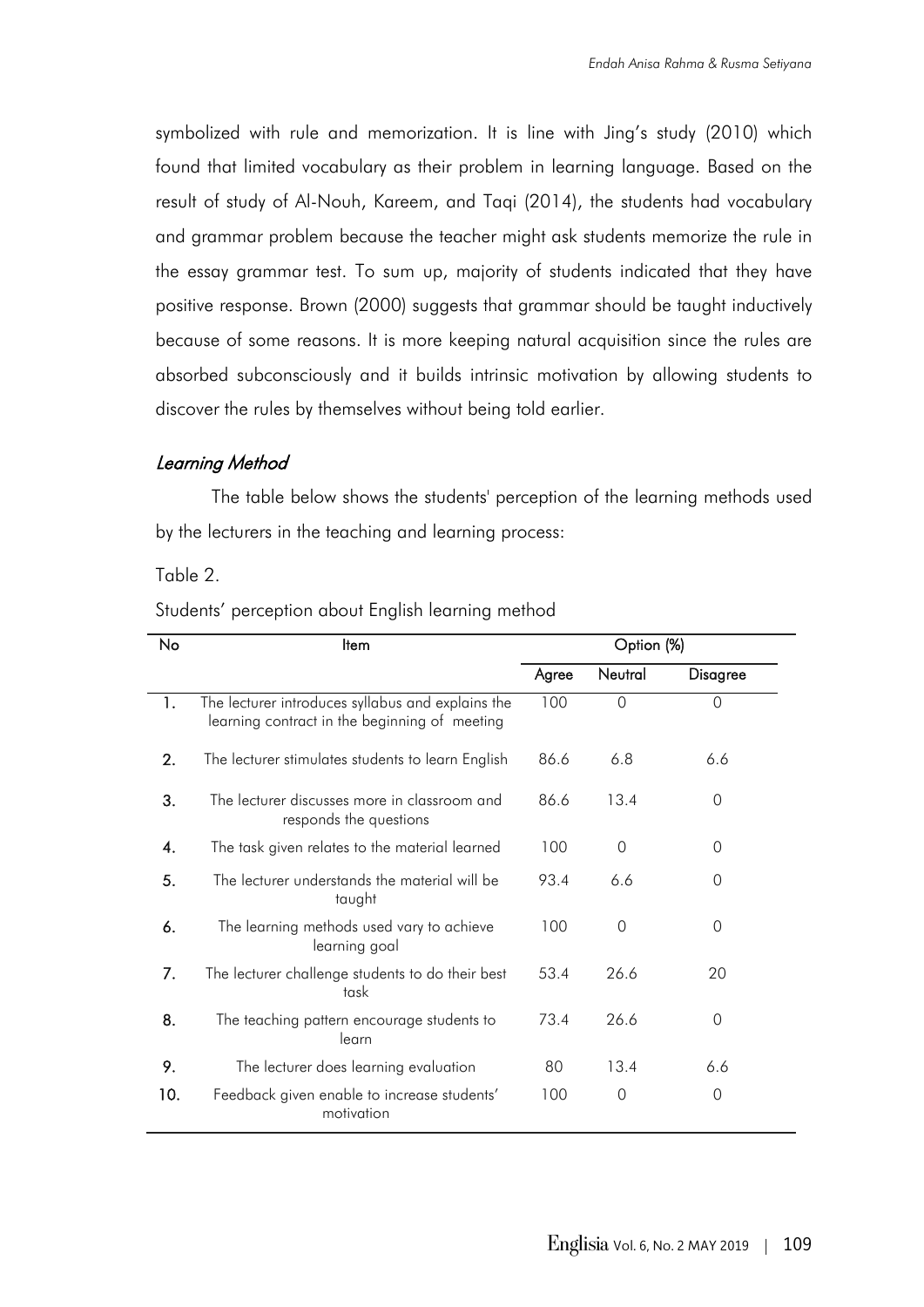Based on the students' perception of English teaching methods in the classroom, it can be concluded that most students agreed that "the lecturer introduces the syllabus and lecture contract at the beginning of the meeting", "the task given in accordance with the material", and "the method used varies to achieve the learning objectives ". Moreover, almost 100% of students agreed that the lecturers understood the material well and 86.6% of them agreed that the lecturers stimulated them to learn and discussed and responded their questions. Nearly 80% also agreed that the teaching patterns of their lecturers were able to stimulate the students' interest in learning and to conduct learning evaluations. However, only 53.4% of them disagreed with the statement "lecturers challenge students to do their best work". So, 20% of them assumed that lecturers were not challenging to do their best work. The challenge here can be in form of reward or score.

From the result above, it can be concluded that the lecturer should be evaluated. Goodman et al. (2011) argued that individual perception of reward and task has a greater impact toward the successful learning and academic achievement. It can influence the level of effort the students put when engaging the task that leads to better performance.

# Learning Motivation

The following table describes the learning motivation of the students in learning English.

#### Table 3.

Students' perceptions about learning motivation in English

| No             | ltem                                                                 | Option (%) |         |                 |  |
|----------------|----------------------------------------------------------------------|------------|---------|-----------------|--|
|                |                                                                      | Agree      | Neutral | <b>Disagree</b> |  |
|                | study Englishto help to understand book,<br>journal and film         | 80         |         | 20              |  |
| $\overline{2}$ | I want to learn English because I want to know<br>foreign life style | 86.6       |         | 13.4            |  |
| 3              | I learn English becausel want to know the<br>people around the world | 734        | 6.6     | 20              |  |
|                | English opens my mind                                                | 53.3       | 26.6    | 20              |  |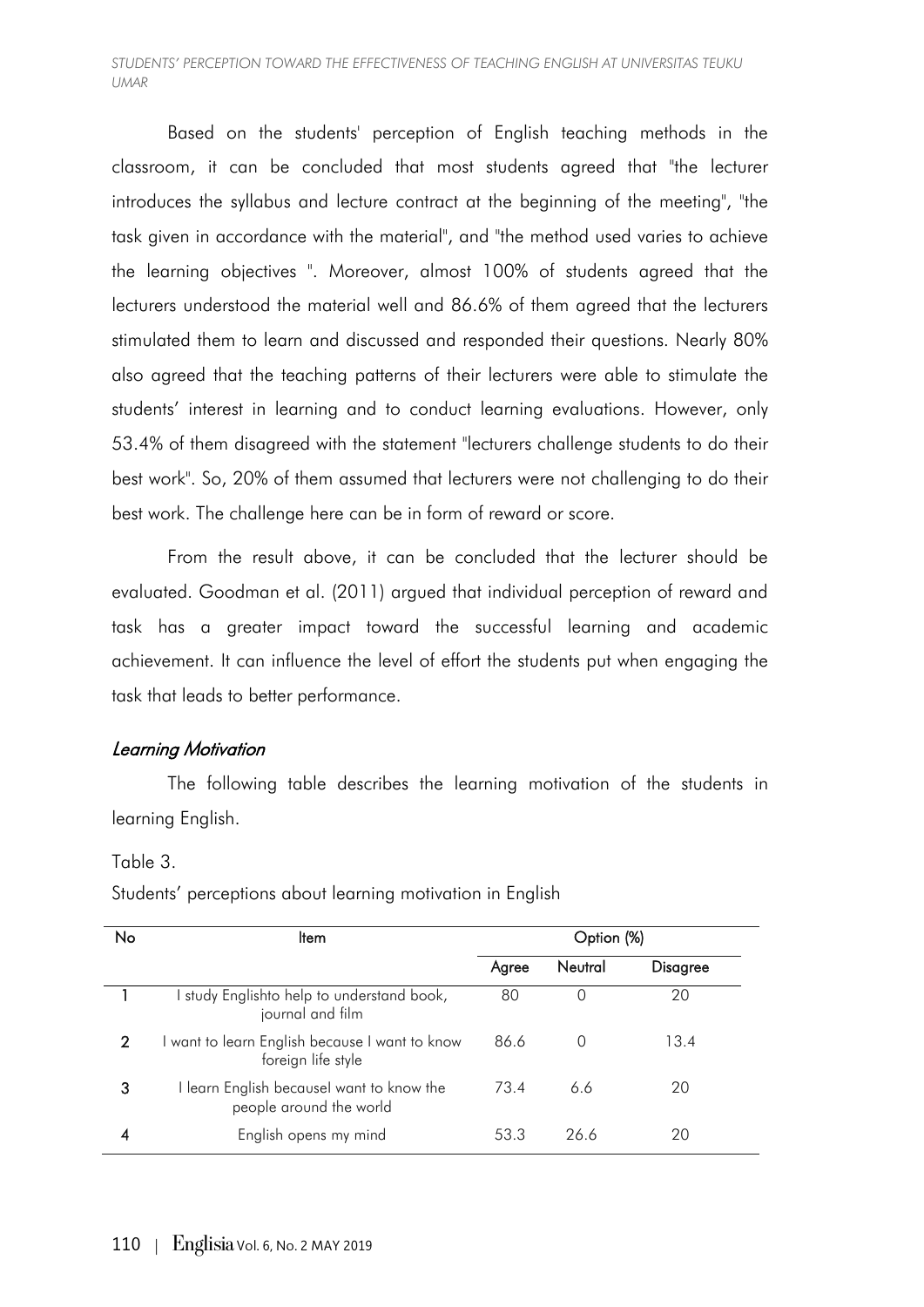The result shows that 80% students responded that English was used to understand book, journal and film. This as Nababan (1994) says that the students have to read various lecture material sources in English related to the subject in their field. Therefore, they have to learn and understand English well. In addition, more than 50% students were so care about foreign life style and their culture that the students really want to learn English language. Besides, around 70% of them desire to be able to communicate with foreigner around the world and want to speak like native-speaker too. Furthermore, all university students of Universitas Teuku Umar agreed that by learning English their capacity in language skill could be increased and their future career could be supported. This statement is in the same line with Putri (2010) that the purpose of learning English is for work needs. In addition, Mahu (2012) writes that English is "a tremendous asset for your professional career" especially for them who want to develop their career at firms or other companies where English language will be used in communication.

From above finding, it can be highlighted that the students dominantly have a good motivation in learning English. However, some students still got unachieved target score because they recognized that they had bad level of knowledge in English in their senior high school (Jiménez, 2018). In conclusion, many participants were influenced by external motivation because of the reasons above. Yet, Brown (2000) remarks that intrinsic is the most effective motivation when learning.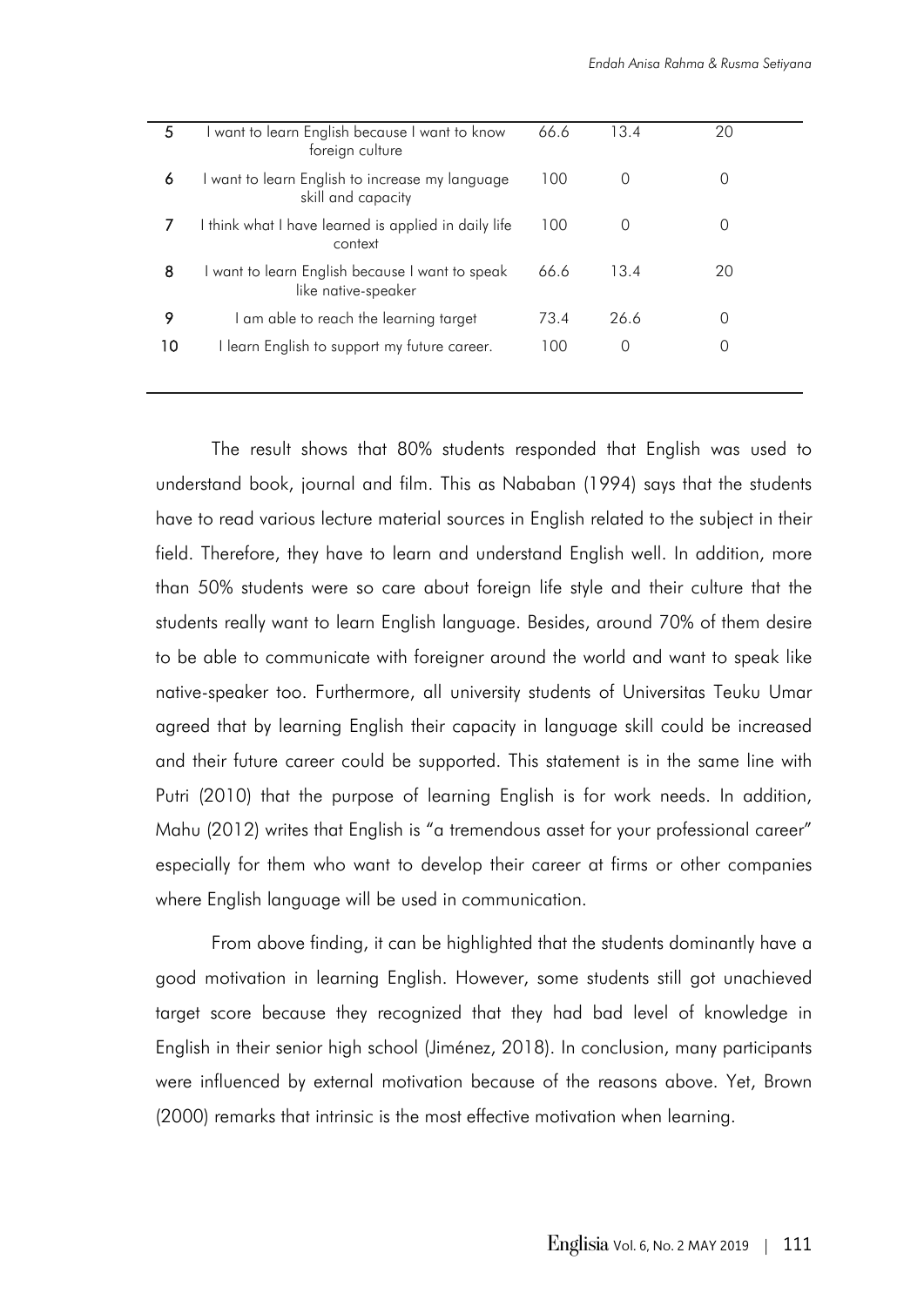# Classroom Management

This following table illustrates the classroom management in teaching and learning process:

Table 4.

Students' Perception about Classroom Management

| No             | ltem                                                                                   | Option (%) |         |                 |  |
|----------------|----------------------------------------------------------------------------------------|------------|---------|-----------------|--|
|                |                                                                                        | Agree      | Neutral | <b>Disagree</b> |  |
|                | I know how much I involve in classroom                                                 | 73.4       | 13.3    | 13.3            |  |
| $\overline{2}$ | I know what I have to achieve in learning<br>English                                   | 86.6       | 0       | 13.4            |  |
| 3              | I cooperate with other friends when group<br>working and doing the task                | 86.6       | 6.7     | 13.4            |  |
| 4              | The lecturer pays attention a lot to my question<br>than others                        | 53.4       | 26.6    | 20              |  |
| 5              | I got a lot of guidance from lecturer like my<br>other friends                         | 80         | 6.6     | 13.4            |  |
| 6              | I got much encouragement from the lecturer<br>during learning English                  | 80         | 20      | 0               |  |
| 7              | I got the feedback from my mistake                                                     | 93.4       | 6.6     | $\Omega$        |  |
| 8              | I got equal opportunity like other students to<br>involve in classroom                 | 93.4       | 0       | 6.6             |  |
| 9              | I got reward and score from my work                                                    | 40         | 33.4    | 26.6            |  |
| 10             | got the same opportunity to respond the<br>lecturer's question like the other students | 93.4       | 0       | 6.6             |  |

From the results of the data, it is found that nearly 100% of the students were involved in the teaching-learning process, as they received a lot of encouragement and feedback, had equal opportunities to engage in learning, and answered questions from lecturers in the classroom. Nearly 90% of them understood what to accomplish in learning and they worked with each other in both group work and individual task. 80% of them agreed that they had enough encouragement and guidance from the lecturers like other friends while studying in the classroom, but only 73.4% of them realized how much of their involvement in the classroom. Under 60% of students realized that many lecturers responded to their questions and less than 50% of them got praised for what had been done.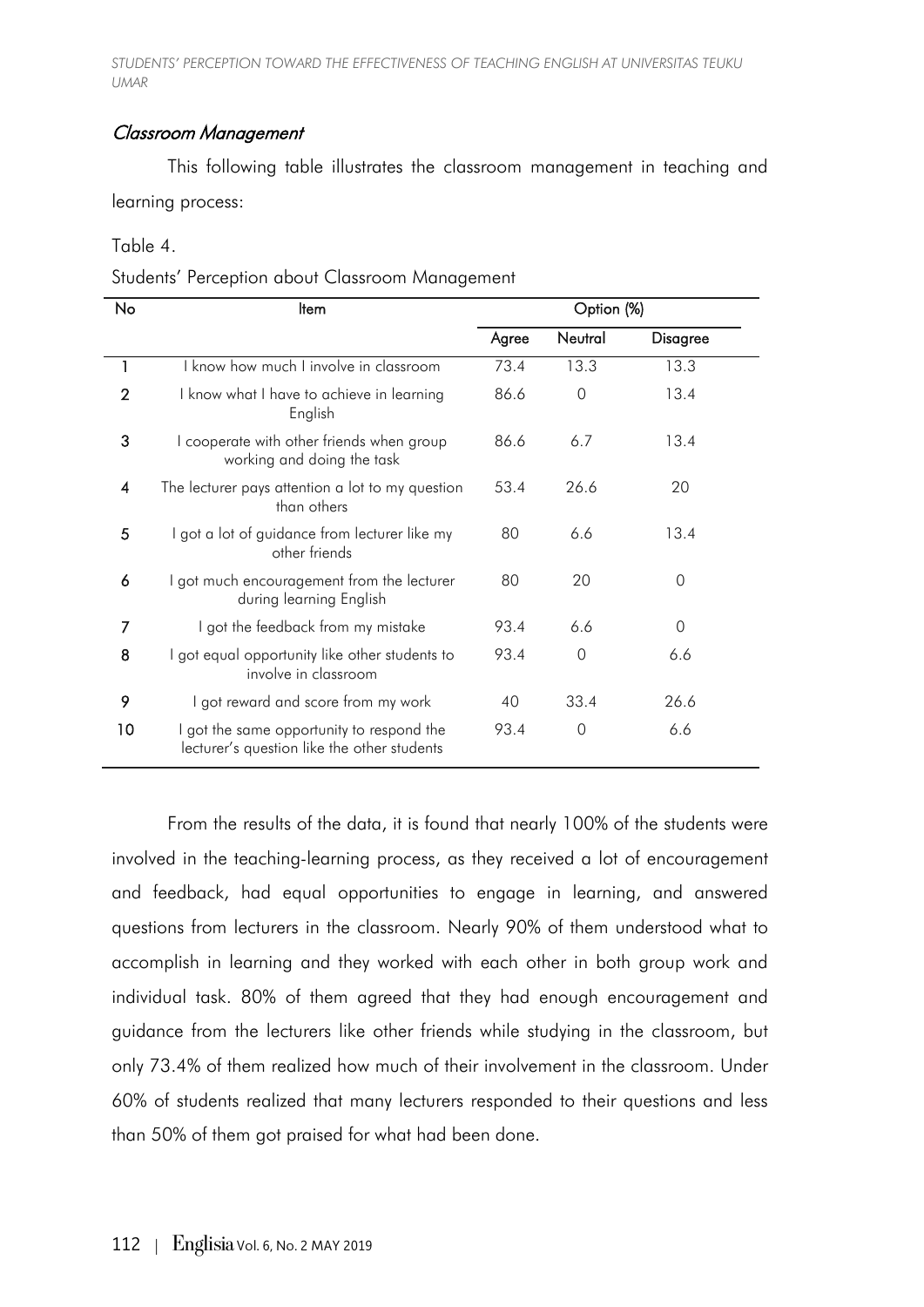In this case, Brown (2000) says that reward plays an important role in learning. Moreover, Wächter, Lungu, Liu, Willingham and Ashe (2009) add that the reward gives some effects on students' behavior. It is believed that praise is one of reward can influence students in studying English especially as foreign language. From the finding above, it can be concluded that some students still were unsatisfied with the reward from the lecturer since their lecturer rarely scored their work, rarely responded their question and guided them. Instead, reward helps the students to see why they are doing something clearly and its relevance their long-term goal in learning English (Brown, 2000).

#### The Students' Obstacles in Learning English

In responding the second research question, there were some problems in learning English: firstly, they had lack of vocabulary. Based on the interview result, it was revealed that they found the unfamiliar words and the words that they needed to learn were numerous. Besides, the students found difficulty in choosing appropriate meaning of the word since knowing the words involves more than knowing their dictionary meaning. Consequently, the students were still confused to use the appropriate words based on the context. The second problem is the students had a difficulty in pronouncing the words. It was caused that the written form of the word was different from the spoken form in English. These sound spelling mismatches are often caused by the lack of similar sound between English and students' native language. It means that there are different pronunciations between written and spoken form of English. Unlike English, the Indonesian words are pronounced exactly as they are written. The last issue is the students had a difficulty in understanding the English grammar.

Since English is learned as a foreign language in Indonesia, the students undoubtedly meet difficulty in learning the structure of the language. As stated by Dekyser and Sokalski (1996) in Shiu (2011), grammar difficulty relates to comprehension and production. It means that in some cases, grammar structures are easy to comprehend but difficult to produce. However, in other cases, it is difficult to comprehend but easy to use. The result from interview showed that some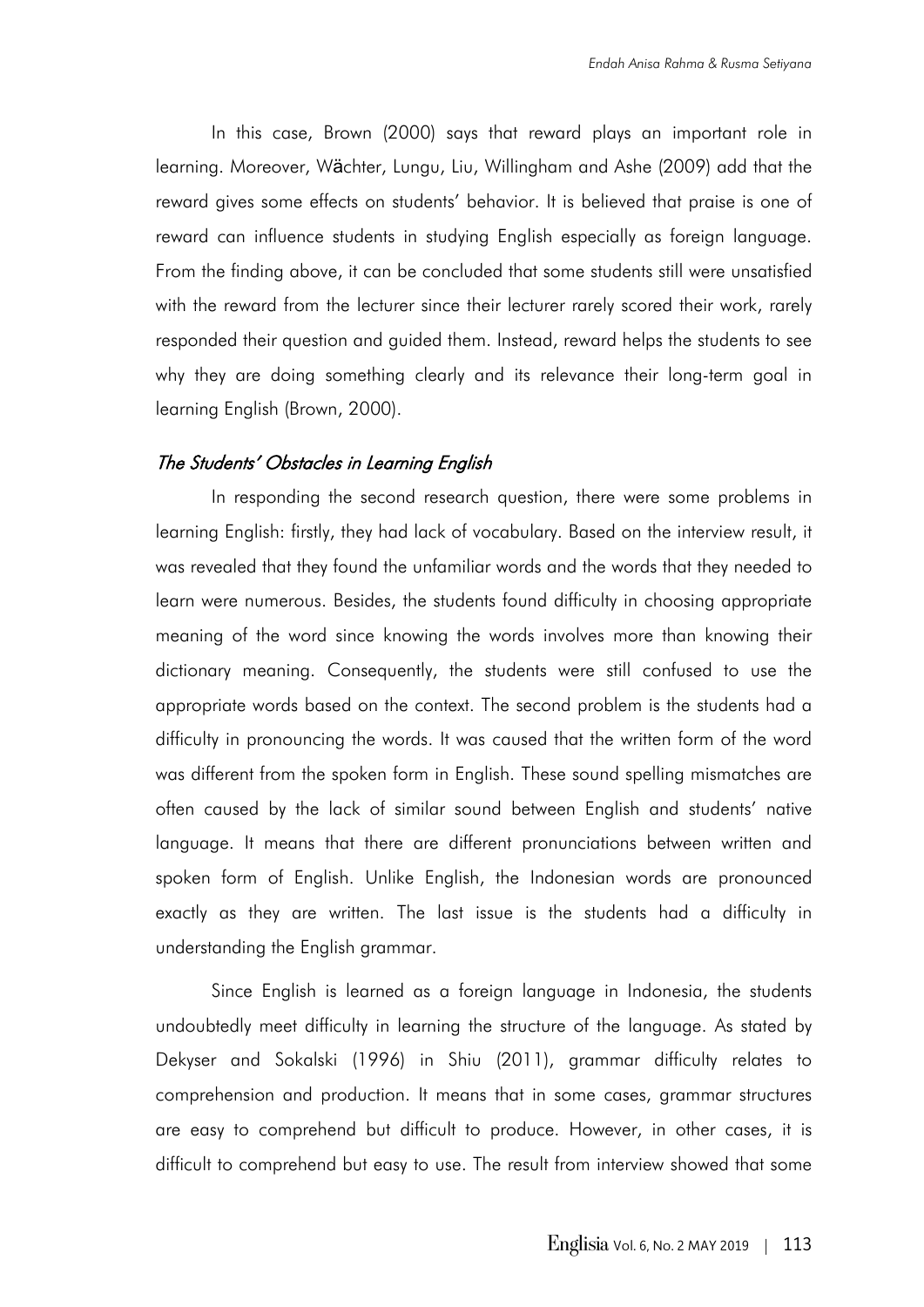students faced difficulty in forming the sentence when relating to tenses. They used inappropriate verb forms in formulating a sentence because of lack of knowledge about grammar. This might happen because of lack knowledge of the target language environment and lack of motivation. Because English is learned as a foreign language in Indonesia, there is no real contact with the target culture, and the lecturers and classes are the main sources for the learners. Consequently, the students felt unmotivated to learn English.

# CONCLUSIONS AND SUGGESTIONS

This study concludes that the students have had positive responses toward the teaching of English at Universitas Teuku Umar. However, the present English taught as English for Specific Purpose (ESP) still has not achieved the learning goal. Most students were also dissatisfied with the given material since it was hard for them, the teaching method used did not stimulate them to learn English, some students did not like learning English because they were not confident enough, and the lecturers paid little attention toward the students' questions and they rarely gave rewards to their students' achievement.

It should be mentioned here that since English is viewed as a foreign language in Indonesia, it is recommended for foreign language lecturers apply various interesting teaching methods that can solve the students' learning difficulties since the difficulties may also be affected by a particular method used, and adapt the methods with the actual teaching environment. On the other hand, English Foreign Language (EFL) lecturers should address their learners' concern in planning the activities in classroom such as providing the material based on the students' needs and level. The material should stimulate them to learn. Lastly, lecturers should also give rewards and respond to the students' questions as Goodman et al. (2011) state that rewards and task have a greater impact toward the successful learning and academic achievement.

# **REFERENCES**

Ahmed, M. K. (2014). Issues in ESP (English for specific purposes). *International Journal for Teachers of English*, *4*(1), 36-59.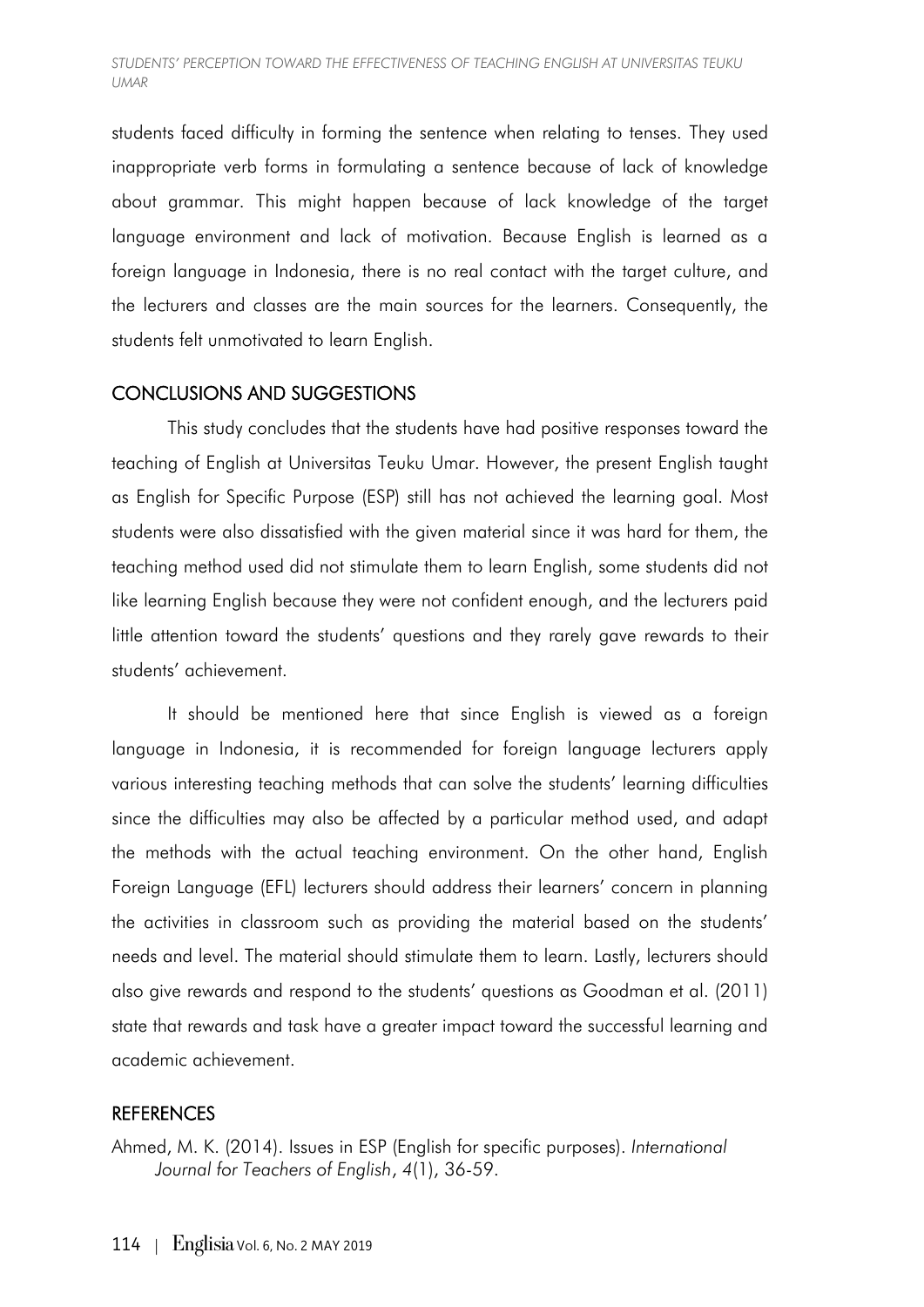- Al-Nouh, N. A., Kareem, A. M. M., & Taqi, A. H. (2014). EFL college students' perception of classroom English test. *International Journal of Higher Education, 3*(1), 71-84. doi:10.5430/ijhe.v3n1p71
- Barnes, B. D., & Lock, G. (2013). Student perception of effective foreign language teachers: a quantitative investigation from a Korean university. *Australian Journal of Teacher Education*, *38*(2), 19-36.
- Brown, H. D. (2000). *Teaching by principles: An interactive approach to language pedagogy.* California: Longman.
- Devlin, M., & Gayani, S. (2010). The criteria of effective teaching in a changing higher education context. *Higher Education Research and Development*, *29*(2), 111-124. doi: 10.1080 / 07294360903244398
- Dӧrnyei, Z. (2001). *Teaching and researching motivation*. London: Longman.
- Goodman, S., Jaffer, T., Keresztesi, M., Mamdani, F., Mokgatle, D., Musariri, M., Pires, J., & Schlechter, A. (2011). An investigation of relationship between students' motivation and academic performance as mediated by effort. *South African Journal Psychology*, *41*(3), 373-385.
- Harris, J., & Ó Duibhir, P. (2011). *Effective language teaching: A synthesis of research*. Dublin (Merrion Square): National Council for Curriculum and Assessment.
- Hativa, N., Barak, R., & Simhi, E. (2001). Exemplary university teachers: Knowledge and believe regarding effective teaching dimension and strategies. *The Journal of Higher Education*, *72*(6), 699-729. doi: 10.2307/2672900
- Jiménez, P. K. (2018). Exploring students' perception about English learning in a public university. *How, 25*(1): 69-91. doi :10.5539/elt.v4n2p73
- Jing, L. (2010). Language learning strategies and its training model. *International Education Studies,* 3 (3): 100-104. doi: 10.5539/ies.v3n3p100
- Kreber, C. (2002). Teaching Excellence, Teaching Expertise, and Scholarship of Teaching. *Innovative Higher Education*, *27*(1), 5-23.
- Mahu, D. P. (2012). Why is Learning English so Beneficial Nowadays? *International Journal of Communication Research*, *2*(4), 374-376.
- Muijs, D., & Reynolds, D. (2005). *Effective teaching: Evidence and practice (2nd ed)*. London: Sage.
- Nababan, P. W. J. (1994). ESP language materials preparation in foreign language situation. In R. Khoo (Ed), *The Practice of LSP: Perspectives, programs and projects*, Anthology Series 34 (pp. 132-142). Singapore: SEAMEO Regional Center.
- Putri, K. (2010). English for specific purpose di Universitas Jember: Tantangan dan solusi [English for specific purpose at Universitas Jember: Challenges and solutions]. *Jurnal Pengembangan Pendidikan*, *7*(2), 182-189.
- Salkind, N. J. (2008). *Encyclopedia of Educational Psychology.* London: Sage Publication.